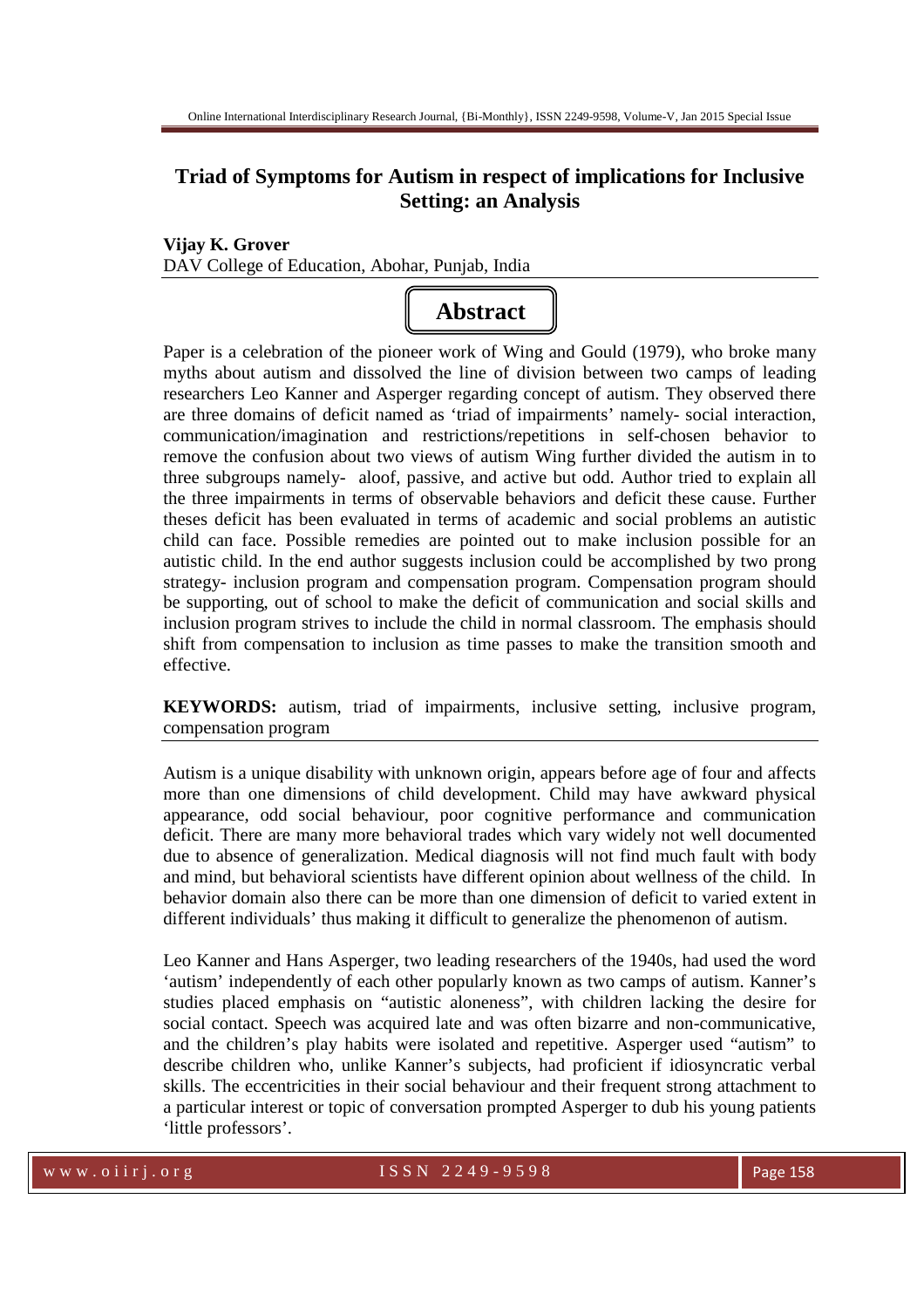On the basis of behavioral information of autistic children Wing and Gould's (1979) revealed three domains of impairment named 'triad of impairments'. These are impairments in social interaction, communication/imagination and restrictions/repetitions in self-chosen behaviour. Social interaction included items like body language, greeting, comfort seeking/giving, awareness of others' feelings, awareness of social rules, imitation and play, joint referencing; communication/imagination includes comprehension and use of language, speech characteristics, non-verbal communication, imagination and pretence and restrictions and repetition in self-chosen behaviour includes stereotyped movements, preoccupations with objects, sensory responses, patterns of interest, maintenance of sameness.

Wing claimed 'autistic children do have imagination', 'but it is not social'. Wing and Gould reviewed the data they assembled from Camberwell, and concluded that autism diagnoses could not be divided into two such distinct camps as proposed by Kanner and Asperger. As per Wing 'The idea of a neat barrier between Kanner's autism and the others was rubbish'. Wing and Gould dissolved this confusion by refining the general diagnoses of autism into three more subgroups- 'the aloof", 'the passive', and 'the active but odd'. The 'aloof' group encompassed those described by Kanner, content in their world of 'autistic aloneness' building concepts of his own. Those in the 'passive' group might allow others to lead them in social interaction, but would soon drift back into isolation if left to their own devices, in other words they need to be carried along for any activity social or academic. 'Active but odd' children would engage socially, but might struggle to hold a two-way conversation, make eye contact or read body language correctly. Odd mannerism is the most visible characteristic of this group. Taking lead from the above discussion and pioneer work done by theses researchers author attempts to elaborate characteristics of autistic children in respect of subgroups and in general, their implications for inclusive setting.

# **A) Impairments of social interaction**

# **a) The aloof group**

This is the most frequent form of social impairment found in majority of autistic children. Their behavior may have following signs:

- seems to 'be in a world of their own', i.e. he is alone even in a group;
- acts as per his own rules and ignores social rules;
- behaves as if no body else is there:
- has no concern for happenings around;
- no eye contact with person he is interacting;
- no interest even if heis addressed and if matter concerns to him;
- has expressionless face, extreme joy, extreme anger or distress with no obvious reason;
- is indifferent tohappy or sad moments;
- uses bodylanguage instead of verbal or non verbal;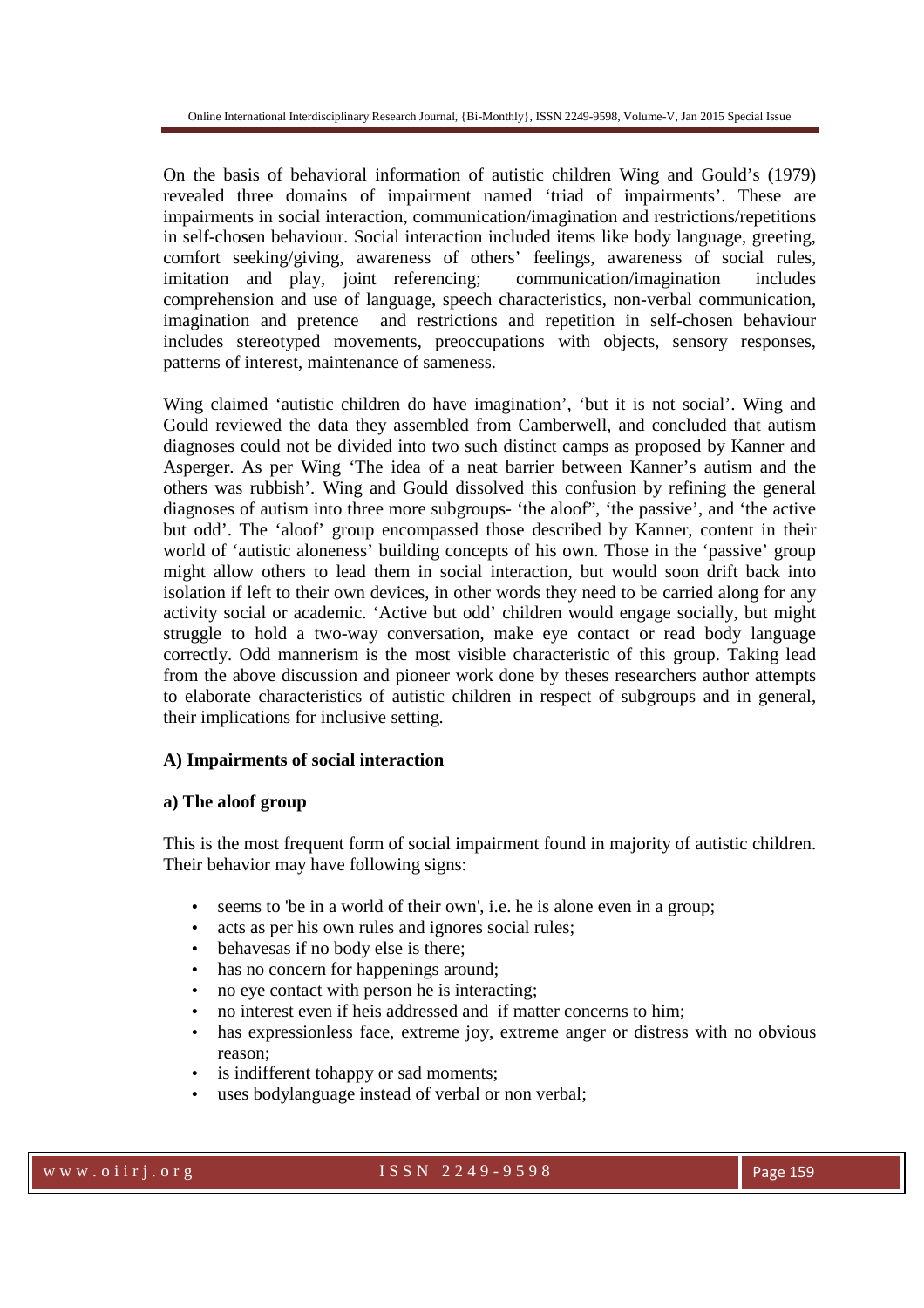- sometimes may respond to rough and tumble play well, but when this stops return to aloof pattern and
- aloofness sometime may means savant syndrome

**Implications for inclusive setting:** the child in the aloof group is difficult to socialize and involve in classroom activities. They fail to make friends and get approval of others. Although teacher is bound to attend the child but peers feel repelled in extreme sense. They earn names and become prey for bullying, child abuse, harassment, and may even become subject of cruel entertainment for others. This is due to the fact that other children do not understand their actual handicapping condition in absence of an obvious sign as in case of other disabilities. This lack of sensitivity is further enhanced due to odd mannerism natural with autistic children. Due to lack of eye contact and social skills they can't easily be benefitted from classroom instruction. They fail to attract attention of the teacher, get ignored and lack behind in academic tasks. They feel dejected and a vicious circle of failures starts which isolate them in class. This means there is low scope of inclusion of an autistic child

# **b) The passive group**

Least common group among autistic children, the behavioral features include:

- better compromising behavior than aloof group;
- accepts social rules;
- may meet the eye contact of others;
- may become involved as a passive partner of a conversation;
- initiative are missing, but can be good follower;
- hearing may not be listening due to poor focus of senses;
- feelings are still distorted and mechanical;
- some may be cognitively superior to be categorized as autistic savants

**Implications for inclusive setting:** as the child is acceptable in terms of gestures as well as language abilities. He can be well adjustable in teams and group working; this gives us a hope for inclusion. As there is lack of focus of senses and feeling which makes learning tasks difficult to come by. There is a sure possibility of participation in co-curricular activities resulting in partial inclusion. In inclusive situation there are good chances that autistic child may acquire some social skills, manners and establishing relations like making friends. Some of the autistic children may exhibit savant syndrome should definitely be mainstreamed and special skills must be nurtured and given a chance to flourish.

# **c) Active but odd**

Autistic children in this group are active in all domains of development, but this activeness lacks a direction and productiveness. Child may exhibit characteristics like:

active with irrelevant reasons:

# www.oiirj.org  $1 S SN 2249-9598$  Page 160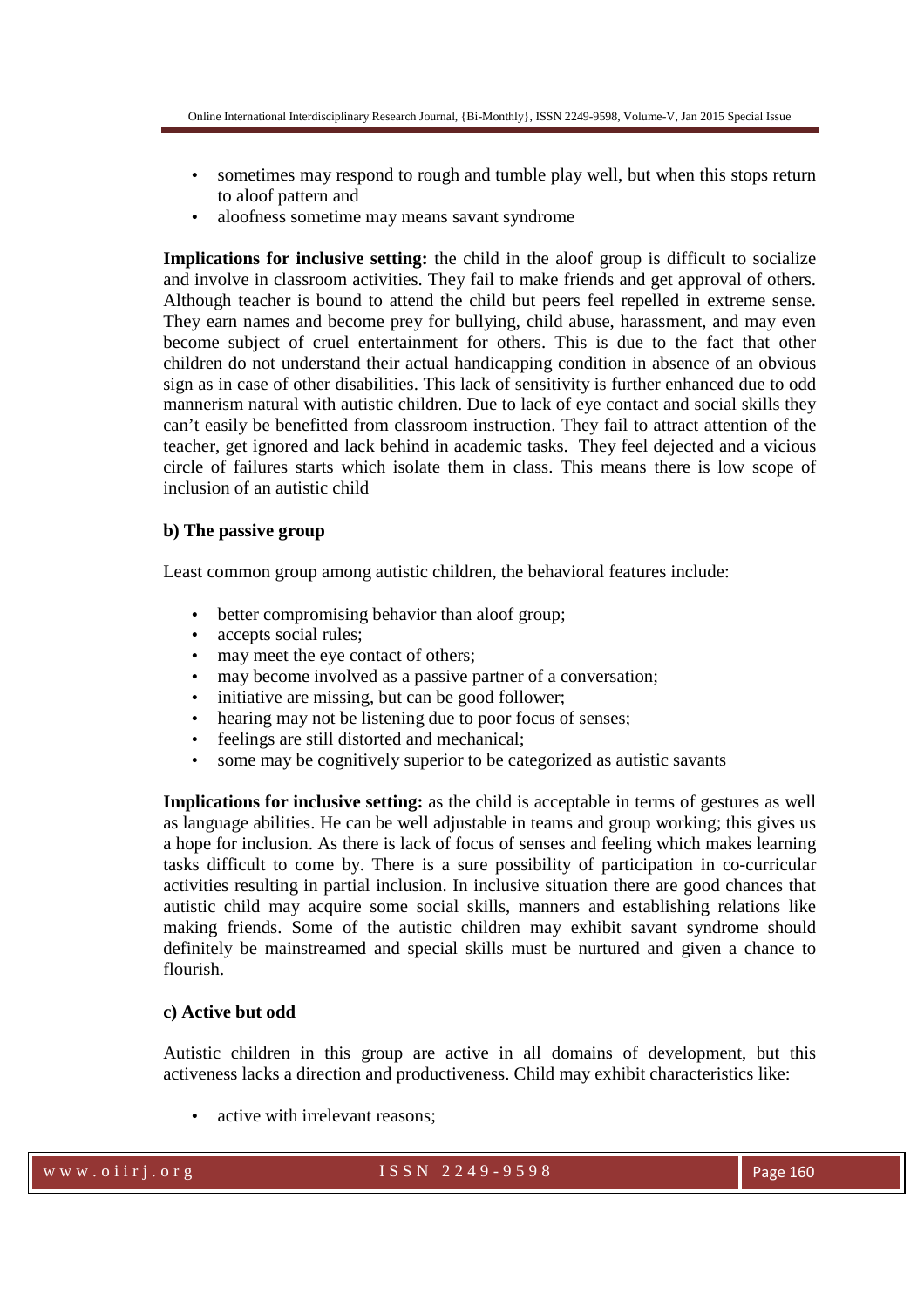- too energetic but unable to convert it in to synergy;
- payinglittle or no attention to the other's expectations;
- poor eye contact although sometimes may stare too long;
- may hug or shake hands too hard;
- show behavior opposite to the occasion;
- lacks control on senses:
- difficult to evaluate in respect of cognitive ability;
- may give first impression of enthusiastic individual;
- exceptional speech in terms of loudness, tone, rhythm etc.

**Implications for inclusive setting:** these children can be handled in inclusive situation by a skillful teacher. There can be strategies like biofeedback, behavior modification, contractual behavior, modeling etc. to make child manageable and acceptable. Activeness of the child can be channelized by involving in simple activities which are aimed at some specific skill improvement. There can be activities used to improve voice, language, social skills and control over the senses. Once the child becomes communicative and socially accepted there is huge possibility that simple cognitive skills may be inculcated. Small steps towards simple goals can work in the individualized education program of the child. The big advantage of this group is they have tendency to be part of social order which helps in increasing domain of learning experiences.

There is another group of autistic children which was not reported by Wing (1979) and came through statistical analysis of observed behaviors of autistic children. This group is known as 'Over-formal, stilted group' usually observed in later life, this behavior is common in the most able or least affected person with autism. They tend to displayed following characteristics:

- more of withdrawal kind rather than acting out;
- too much careful to accept changes in routine;
- values people but not relations;
- unreasonably polite and formal;
- have a acceptable level of language proficiency;
- too sensitive in selection of cognitive activities;
- try hard to stick to the norms of social interaction without really understanding them;
- does well once practice a skill

**Implications for inclusive setting:** although this group is almost exclusively of adult age, but even then inclusion is a desired phenomenon, although it may not be in school. Learning is still needed for which social inclusion is a prerequisite. Individual in this group is actually withdrawal type which is needed to be encouraged and reinforced for furthering the social participation. He must be made a functional and productive citizen of the society, which is the real aim of special education and rehabilitation initiatives.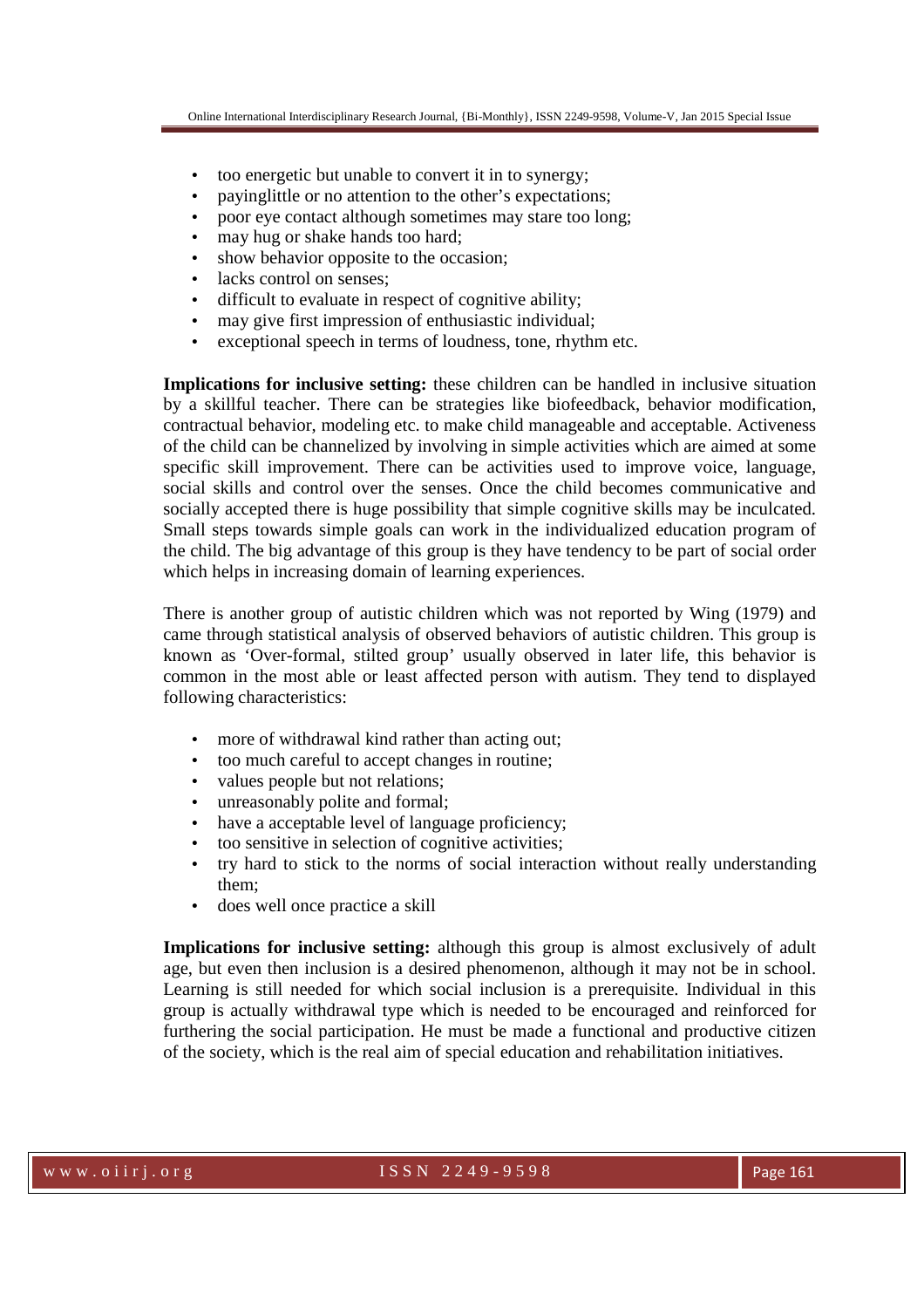### **B) Impairments of communication**

#### **a) Using speech**

Kannerpointed out the delay or absence of speech in his diagnosis of autism. Use of speech varies from not at all (in 20% of cases) to a very good level of language. Common speech problems include:

- echoing words they listen (echolalia);
- associating language with actions, i.e. language is basically seen in terms of dailyroutine work meaning there by abstract language is missing;
- grammatical problems with language, especially missing of linking words like 'in' 'on' 'because' 'under.' This makes language a fragmented one;
- unnecessary details are included in language;
- abstract and briefness of language is missing

**Implications for inclusive setting:**there are some problems which can be tackled by teacher himself, but he may seek help of speech therapist, counselor, psychologist and even a doctor. Teacher could smartly seek help of classmates of the child for improving language skills. Absence of skills to understand abstractness of language could be converted in to concrete form by associating possible objects and actions with words.There may be still problem to learn meaning behind the poems, phrases, formulae of mathematics and science. But as we know inclusion is not about learning abstract things rather giving experiences of childhood one deserves and making him functional for leading a respectable life.

#### **b) Understanding speech**

There is also problems with understanding of speech as well, the characteristics may include:

- find difficult to understand use of multiple meaning words;
- gets confused between words having same or even similar words e.g. peel, peal; wheel, while, seat, sit etc.
- don't understand symbolic words and phrases, rather takes it literal. For him 'he has eaten my head' would mean actually eating of head physically;
- can't make meaning of typical vocabulary related to literature, humorous social situations, manners etc.

**Implications for inclusive setting:** understanding can be enhanced by using simple words and sentences. Contents need to be explained in more than one media including technical and technological aids. Practice of speech,teaching with recorded speech with gradual increase of speed and complexity can improve speech understanding skills. Teacher must encourage the autistic child to speak which improves social interactions hence forces the child to understand speech. In other words this can not be too big a hurdle to prevent inclusion.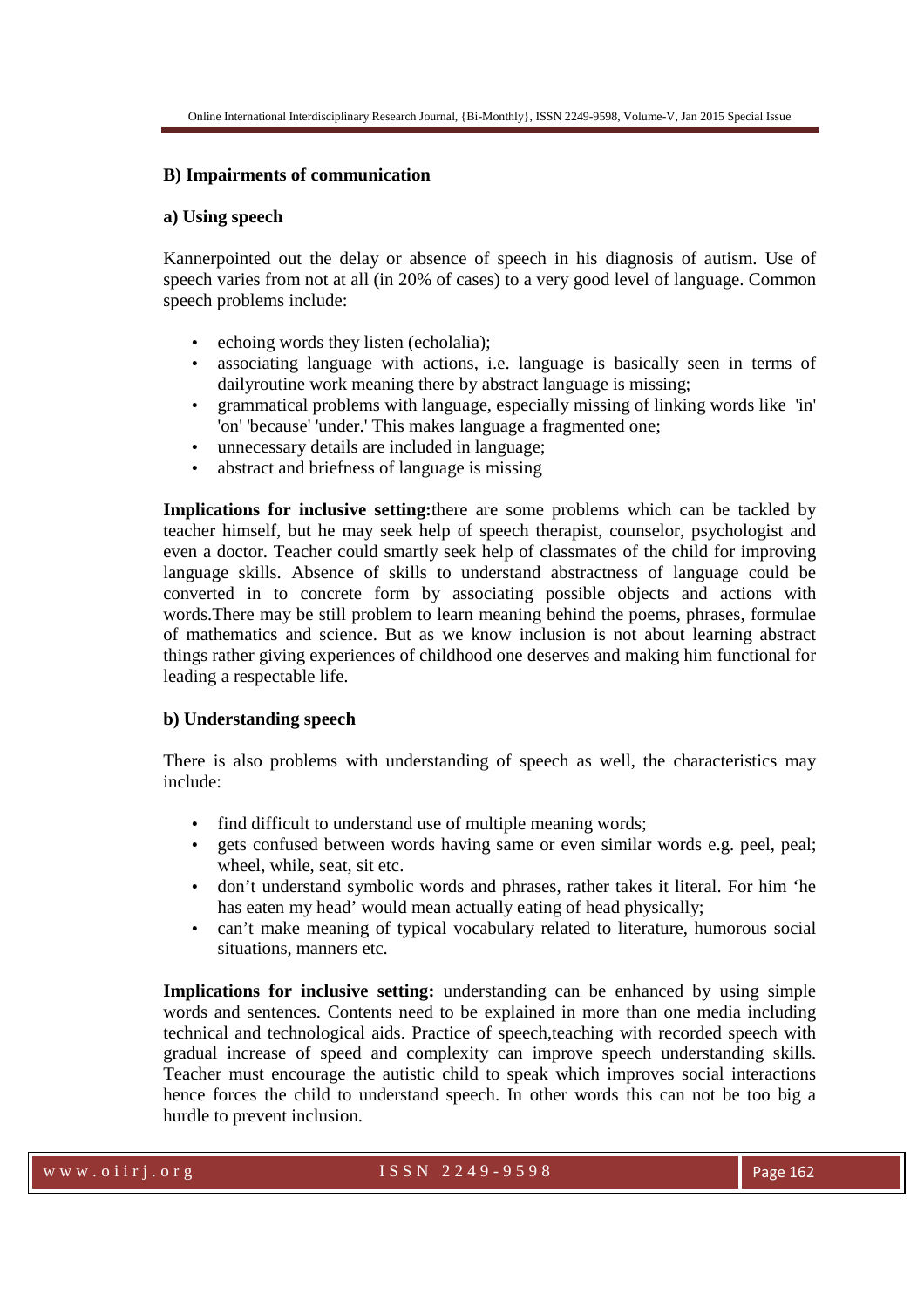# **c) Pitch and voice control**

- mechanical and monotonous voice:
- problems with volume of air used to produce sounds, may be too loud or too low, too quick or too slow;
- absence of rhythm and appropriate tone

**Implications for inclusive setting:** these are not huge problems, just making the child aware about importance of pitch and voice control in speech and feedback strategies can reduce the defects. There is even need to educate the peers to ignore the odd vocal voices occasionally produced by the child. Mechanical voice pattern can be corrected with practice and presenting models to copy for appropriateness.

# **d) Using and understanding non-verbal communication**

Beside verbal communication there is lot of problems with non verbal communication. It includes gestures, subtle eye movements, postures and body parts movements. This actually puts gap in the condition of comprehensiveness of communication. Thus a person with autism is unlikely to develop additional communication skills and whilst some of the more severely impaired can learn some manual sign language they will never use them spontaneously.

**Implications for inclusive setting:** although non verbal communication is equally important, but it's absence does not prevent the child from being included in a normal classroom. Non verbal communication can be improved by encouraging the child to participate in cultural activities, role playing and specially designed environment where use of symbols, signs and gestures are necessary condition for communication.

# **D) Repetitive stereotyped behaviors**

Many people with autism display stereotyped activities. These may be simple ones such as:

- repeating sounds and words:
- repeating work routines with robotic movements;
- repeating perceptions like- tasting, smelling, feeling, listening to some mechanical noises; activities like- tapping different surfaces, switching lights on and off, twirling some objects, head banging etc.

**Implications for inclusive setting:**there are number of problems which remain with the child himself, however it wastes learners cognitive energy. These problems could be reduced by making the child aware of their in appropriateness in social situation. Teacher can devise some games or activities which necessitate avoiding the compulsive repetitive behavior.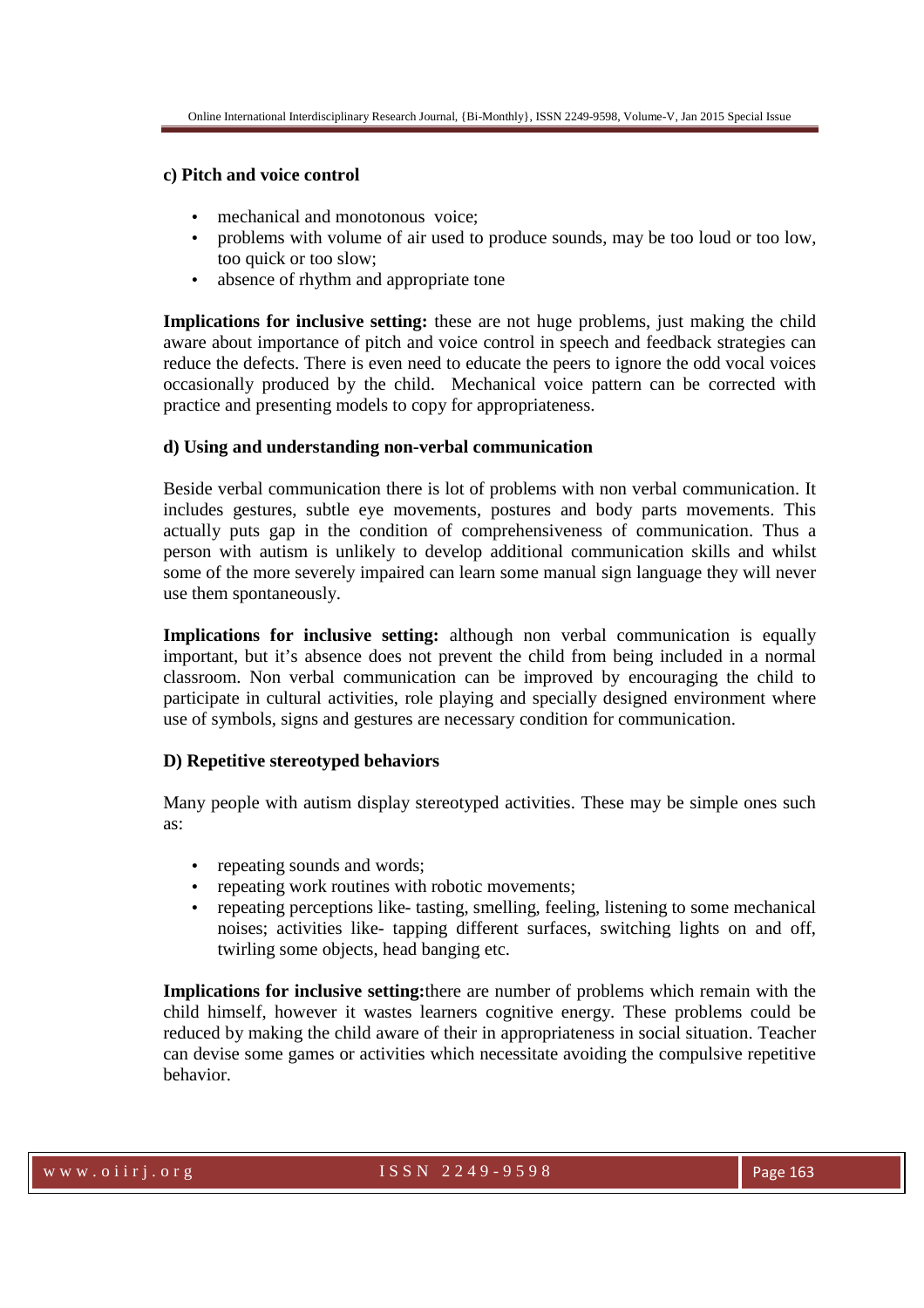These simple stereotypies may last until adulthood. More complex stereotyped behaviors include:

- a complex sequence of bodily movements which is even not easy for normal persons;
- placing objects in strict routine which is difficult even to remember;
- detailed mealtime and bedtime routines;
- family sitting in exactly the same places at mealtimes;
- attachment to strange objects such as a bag or a mirror;
- collecting strange objects such as stones, electrical objects and the like;
- in more able people with autism, popularly known as autistic savants they can fascinate with their extraordinary abilities to remember news, telephone numbers, timetables, train numbers etc. for long time

### **Concluding remarks:**

Although author has written everything in positive tone in favor of inclusion of autistic child in normal classroom, still it is not that easy a task. In inclusion setting we have normal children who have much higher speed of cognitive learning, much better on all sorts of developmental dimensions. It is very challenging task for making an autistic child acceptable to normal peers and vice-versa. Schools and teacher need to sacrifice professionalism in favor of including an autistic child in normal classroom. It is too heavy a cost we are demanding from school, teacher and society. There can be a via media to make this transition easy for an autistic child. Child should have an inclusion program as well as a compensation program. Compensation program should focus on preparing the child for inclusion by making up deficit for social and communication skills. In the initial stages of education more time and effort should be devoted to compensation program than inclusion program. The proportion of time and effort keep on increasing for inclusion and decreasing for compensation. Finally once the child is ready for transition whole focus should shift on inclusion. This strategy may make the child delayed for one to three years compare to a normal child, but it will make the inclusion a reality indeed. In the end we can say inclusion for an autistic child is not simply a process rather a challenge which we (teachers, parents, peers, siblings, special educators and other professionals) should accept and win for him, as he himself may not put an iota of effort for it.

# **References:**

Dew, D. W., & Alan, G. M. (Eds.). (2007). *Rehabilitation of individuals with autism spectrum disorders* (Institute on Rehabilitation Issues Monograph No. 32). Washington, DC: The George Washington University, Center for Rehabilitation Counseling Research and Education

American Psychiatric Association. (2000). *Diagnostic and statistical manual of mental disorders* – Text Revision (4th ed.). Washington, DC: Author.

w w w . o i i r j . o r g  $1 S S N 2 2 49 - 9598$  Page 164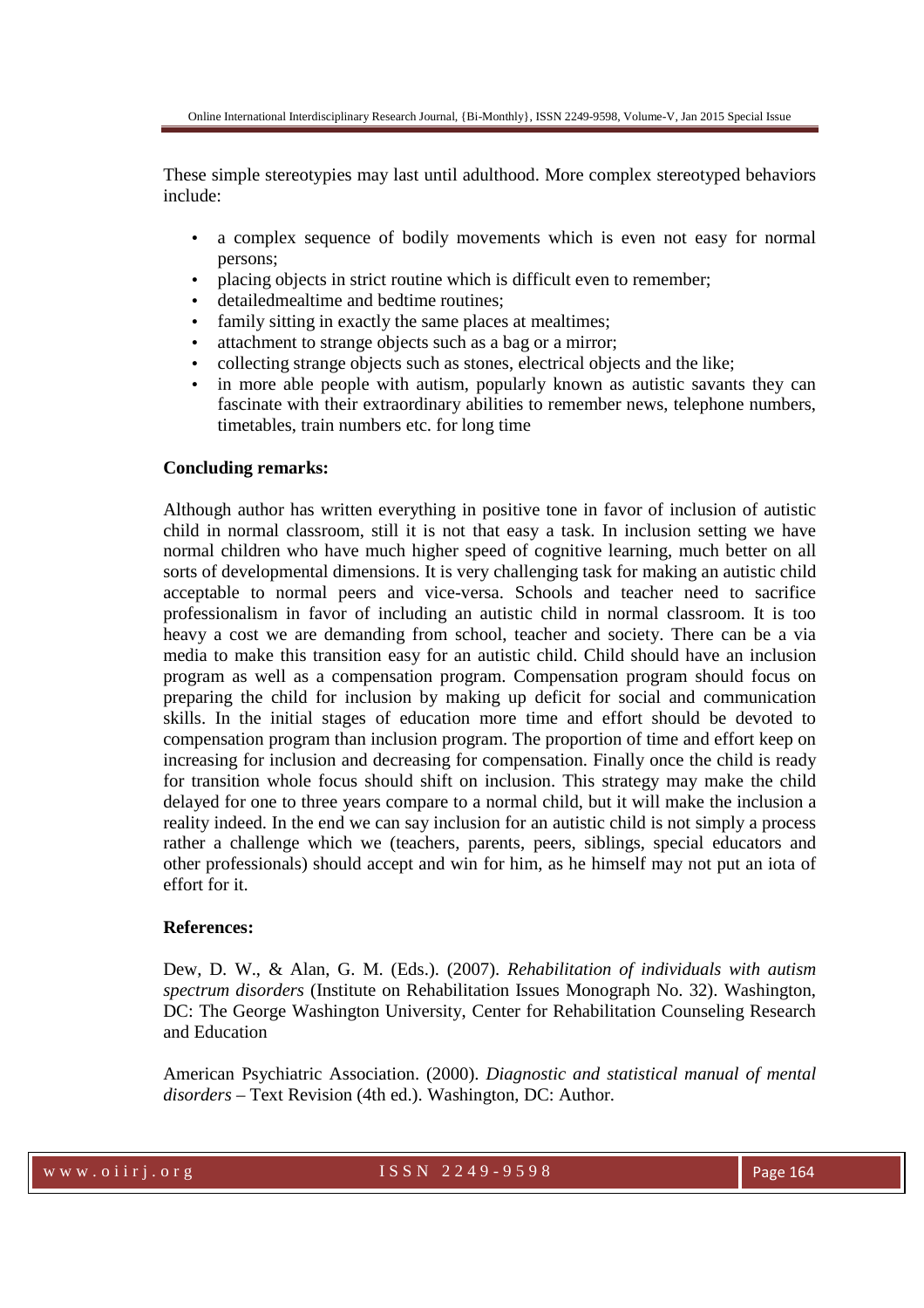Baron-Cohen, Simon. (2009). *Autism: The Empathizing-Systemizing (E-S) Theory.* The Year in Cognitive Neuroscience: Ann. N.Y. Acad. Sci. 1156, 68-80.

Baron-Cohen, S., Leslie, A.M. &Frith, U. (1985). Does the autistic child have a "theory of mind"? *Cognition, 21*(1), 37-44

Frith, U., Morton, J. & Leslie, A.M. (1991). The cognitive basis of a biological disorder: autism. *Trends in Neurosciences, 14,* 433-438.

Happé, F. (1994). An advanced test of theory of mind: Understanding of story characters' thoughts and feelings by able autistic, mentally handicapped, and normal children and adults. *Journal of Autism and Developmental Disorders, 24,* 129-154

Happe, F. G (1995).The role of age and verbal ability in the theory of mind task performance of subjects with autism.*Child Development, 66*(3), 843-55.

Howlin, P., Baron-Cohen, S., &Hadwin, J. (1999). *Teaching children with autism to mind-read: A practical guide.* New York, NY: John Wiley & Sons.

Johnson, C. P, Myers, S. M (2007).Identification and evaluation of children with autism spectrum disorders.*Pediatrics, 120* (5), 1183–215. doi:10.1542/peds.2007-2361

Kanner, L. (1943). Autistic Disturbances of Affective Contact.*Nervous Child, 2*(3), 217- 250

Kanner, L. & Eisenberg, L. (1956/1973).Notes on the follow-up studies. In Kanner, L., *Childhood Psychosis: Initial Studies and New Insights.* Washington D.C.: Winston.

Levy, S. E, Mandell, D. S, & Schultz, R. T (2009). Autism.*Lancet, 374* (9701), 1627–38. doi:10.1016/S0140-6736(09)61376-3.

Rimland, B., & Hill, A. L (1984) Idiot Savants. In J. Wortis (Ed.), *Mental retardation and developmental disabilities,* Vol. 13, New York: Plenum Press.

Pitman, S. (2012). *Beyond the autistic plateau- A parent's story and practical help with autism,* North Carolina: Lulu

Wing, L. (1979).Mentally retarded children in Camberwell (London). In H. Hafner (Ed.), *Estimating Needs for Mental Health Care* (pp.107-112). Berlin:SpringerVerlag.

Wiug, L. (1988). The continuum of autistic disorders. In E. Schopler& G.M. Mesihov (Eds.), *Diagnosis and Assessment In Autism* (pp.91-110). New York: Plenum.

Wing, L. & Gould, J. (1979). Severe impairments of social interaction aud associated abnormalities in children Epidemiology and classification. *Jounial of Atism and Childhood Schizophrenia,* 9, 11-29.